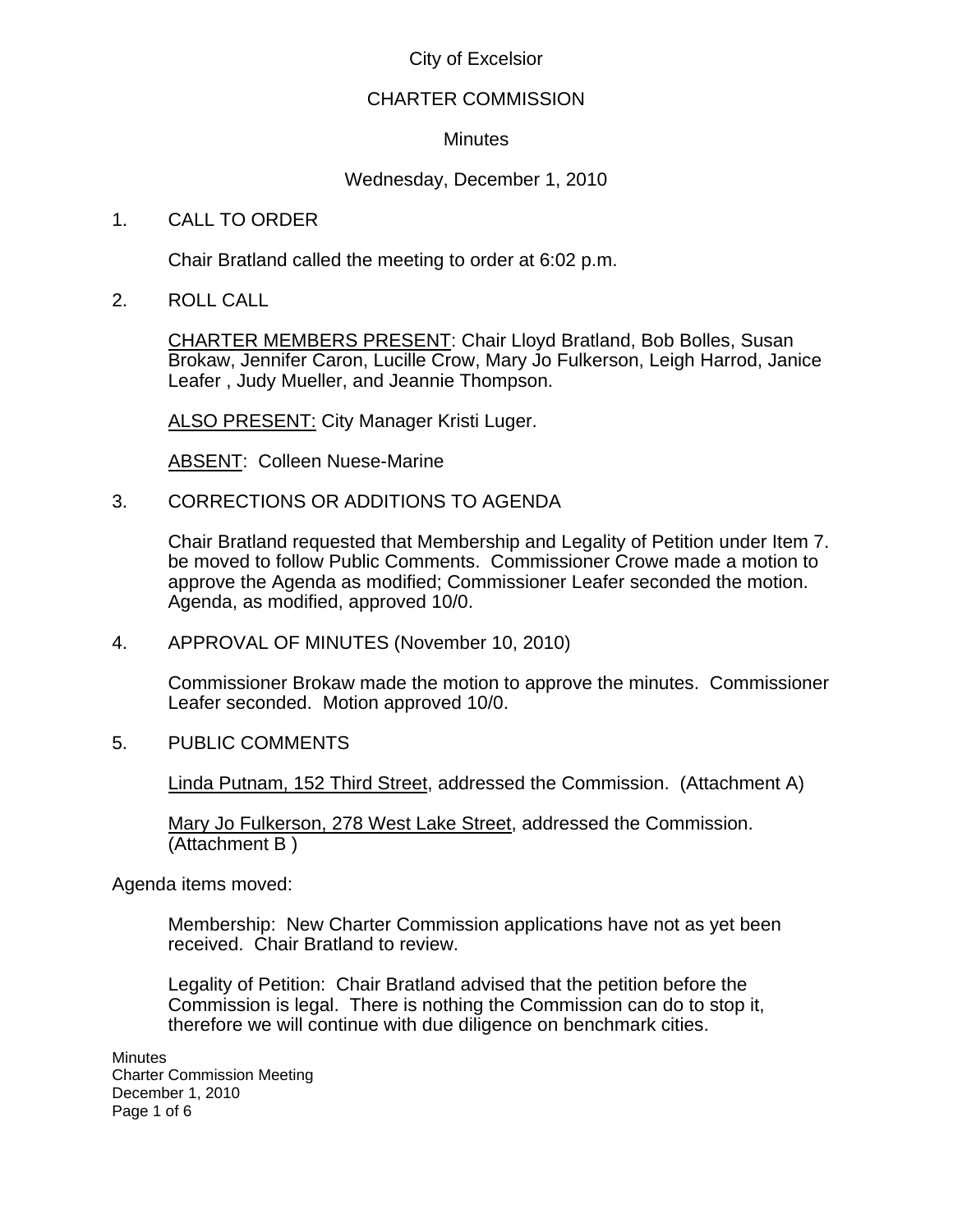## 6. PROGRESS TO DATE

Discussions regarding various team procedures and what should proceed from this point. Establish procedures, visit the three cities, start with where Excelsior is, have discussions with Excelsior staff and understand so we have good questions to get information.

#### 7. OLD BUSINESS

Review of Benchmarking Steps provided with agenda packet. Commissioner Brokaw made a motion to modify BENCHMARKING STEPS, Commissioner Mueller seconded the motion. Motion approved 10/0. (Attachment C - Revised BENCHMARKING STEPS)

8. NEW BUSINESS

None

9. NEXT MEETING

The next meeting with flip-chart review is scheduled for December 15, 2010, at 6:00 pm.

## 10. ADJOURNMENT

Commissioner Harrod made the motion to adjourn, seconded by Commissioner Leafer. Motion carried 10/0. Meeting adjourned at 7:55 pm.

Respectfully submitted,

Mary Jo Fulkerson **Secretary** 

**Minutes** Charter Commission Meeting December 1, 2010 Page 2 of 6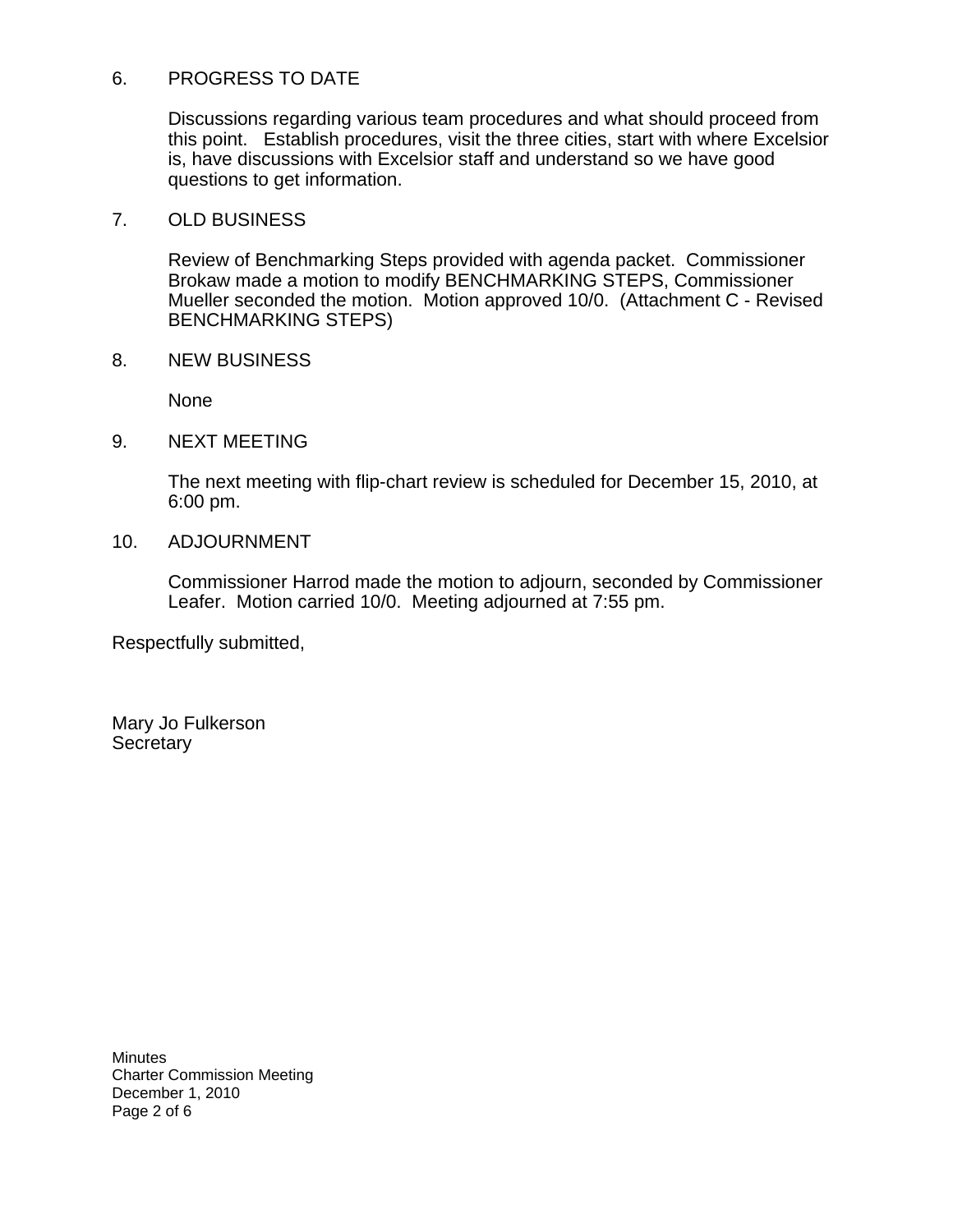#### **Attachment A – December 1, 2010 Charter Commission Minutes**

Statement read by Linda Putnam, 152 Third Street, Excelsior

To an outside observer, one would have to ask why the Charter Commission is considering this amendment. It seems to be putting the cart before the horse.

What problem or perceived problem generated this move? If it was the parking lot acquisition, that should be off the table. As a Planning Commissioner I've heard the complaining from Planning Commissioners and others that the City has spent supposedly some \$60,000 in parking studies over around 20 years, to no avail because no Council has had the political will to implement the decisions of the studies. Finally, after 2 more studies this past year this current Council has taken positive and courageous steps toward solving this contentious and ongoing parking issue. We are also getting a library.

I'm glad to see proactive problem solving here and not more kicking the can down the road for another Council to deal with.

So, if not that, then what data do you have that necessitates this move? What concerns has the City staff heard?

And, why fast track a concern or opinion that appears to have initially come from only one or two individuals in town: Mark Bowers and Lloyd? Without additional data and input from our citizens (not just the signatures on the petition), this could be considered only a personal concern by these two residents.

And why haven't you included data, information, and perspective from our professional staff: our City Treasurer and City Manager?

If the concern is that the Council is not transparent enough, perhaps a discussion would be in order as to how to facilitate that. Would it be more mailings (a cost), would it be an upgraded City web site, more use of the Internet, increased availability of Councilmembers, monthly public meetings at Maynard's, streaming Council meetings video in real time? Ideas here would be very much appreciated. As a Planning Commissioner, I've seen that people only show up at meetings when an issue affects them personally. We trust, to a large degree that our elected officials mean what they say when they say they are working for the good of our City and citizens. And I think we can agree with this, that they do and are dedicated to our wonderful community.

We don't want mob rule. People don't want to be at the voting booth every time the Council needs to raise revenues for needed projects. That is why we have an election every two years, so that people with differing viewpoints - hopefully not just single issues - can run for Council and Mayor.

And despite the naysayers, as I understand it, Excelsior is doing very well financially.

This looks like a heavy-handed attempt to control this and all future Councils. It is irresponsible. But, of course, Mark has every right to take his petition to an election, which of course will cost taxpayers several thousand dollars. But be advised there will be considerable push back and a lot of citizens will vote against this.

**Minutes** Charter Commission Meeting December 1, 2010 Page 3 of 6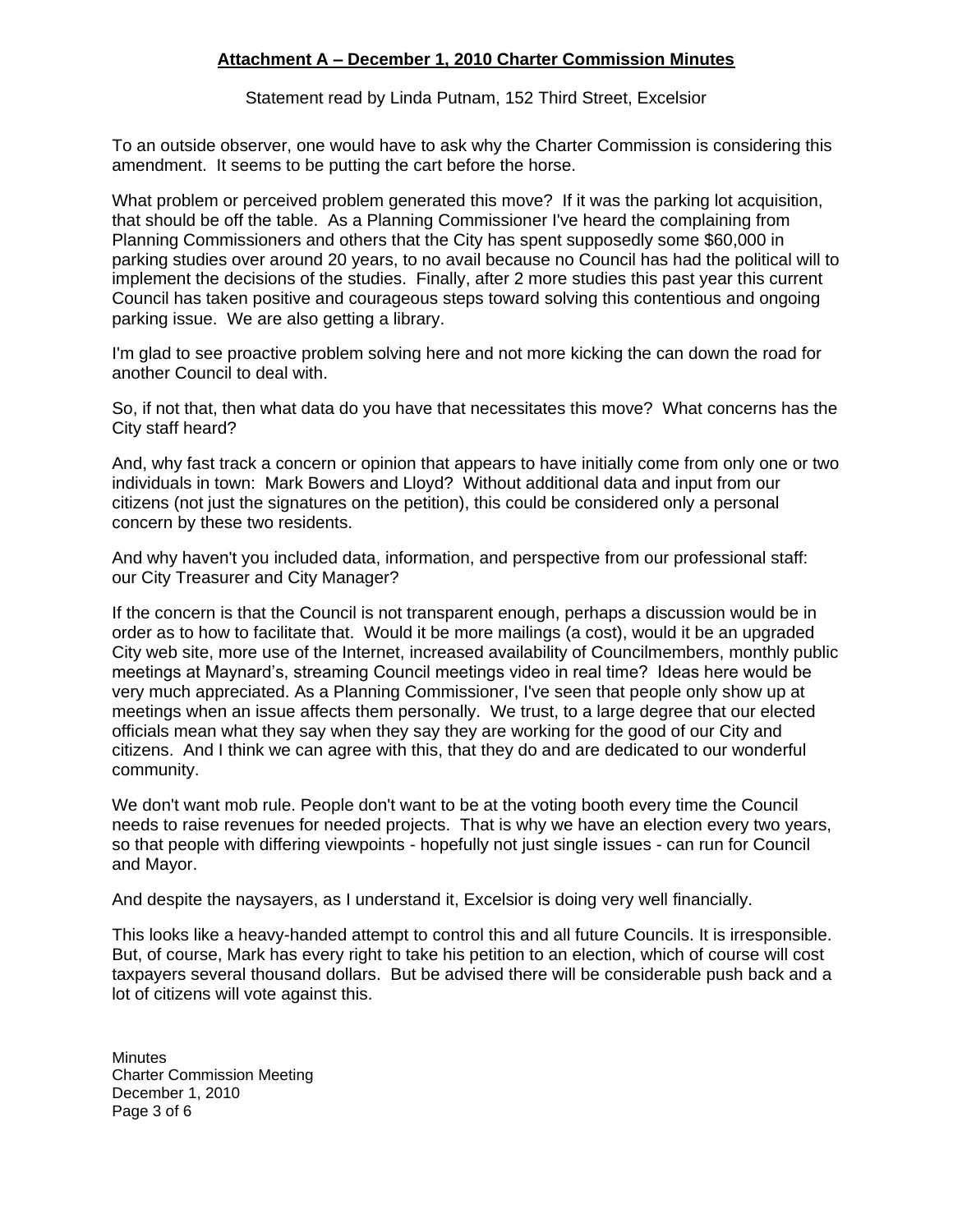# **Attachment B – December 1, 2010 Charter Commission Minutes**

MARY JO FULKERSON, 278 WEST LAKE STREET – PUBLIC COMMENTS

I am standing here, not to address this commission as a commission member or as a councilperson. I am standing here as a citizen and lifelong resident of Excelsior. Please forgive me if I read my statement. I don't like public speaking; it also helps me control my anger regarding the petition before you which most of you have eagerly adopted.

The petition, as I understand it, reflects a deep concern regarding the City of Excelsior's finances?"

Why then, with the deep and abiding concern expressed, why weren't you, Mr. Bowers and Mr. Bratland, at the in depth, detailed, exhaustive review of the 2011 City Budget on Monday evening? Where were the rest of you? You all received notice of this public hearing. With all the angst regarding the irresponsible out-of-control city spending, why was no one from this commission, or the 67 – 68 signatories present at the meeting?

November  $4<sup>th</sup>$ , the citizens of Excelsior had a 3-way race for Mayor of this great city. Two of the candidates were very vocal and emphatic regarding cutting spending, no new parking, no parking studies. Only one candidate stuck to the facts and told the truth. You all know the election results – does that answer any of your concerns????

I have here copies of the presentation of the 2011 budget which I will distribute. This budget was thoroughly and thoughtfully examined. Many hard, critical choices were made for reduction in costs. The council is fully aware of the economic times and the hardships many of us are enduring. The council, through due diligence, was able to reduce the proposed 2011 levy amount from 5% to 2%. Hard, tough choices and sacrifices by staff.

I would appreciate it if each of you would review the budget data presented along with the attached summation of the city's excellent financial position. I hate to sound like Jack Nicholson – but some of you just can't handle the truth! The city is in excellent shape.

I am sorry to admit that this petition and subsequent actions on the part of an angry few, are a result of an email I sent to many citizens of Excelsior and was subsequently forwarded to others. Even though it was public knowledge (very public since it was in all newspapers, local and the StarTrib). I was opposed to the purchase of land for additional parking spaces. My position was public funds should not pay for additional parking. I wanted each of you to be informed of a decision (you should have been aware due to the publicity) due to be made at a council meeting and, if also opposed to

**Minutes** Charter Commission Meeting December 1, 2010 Page 4 of 6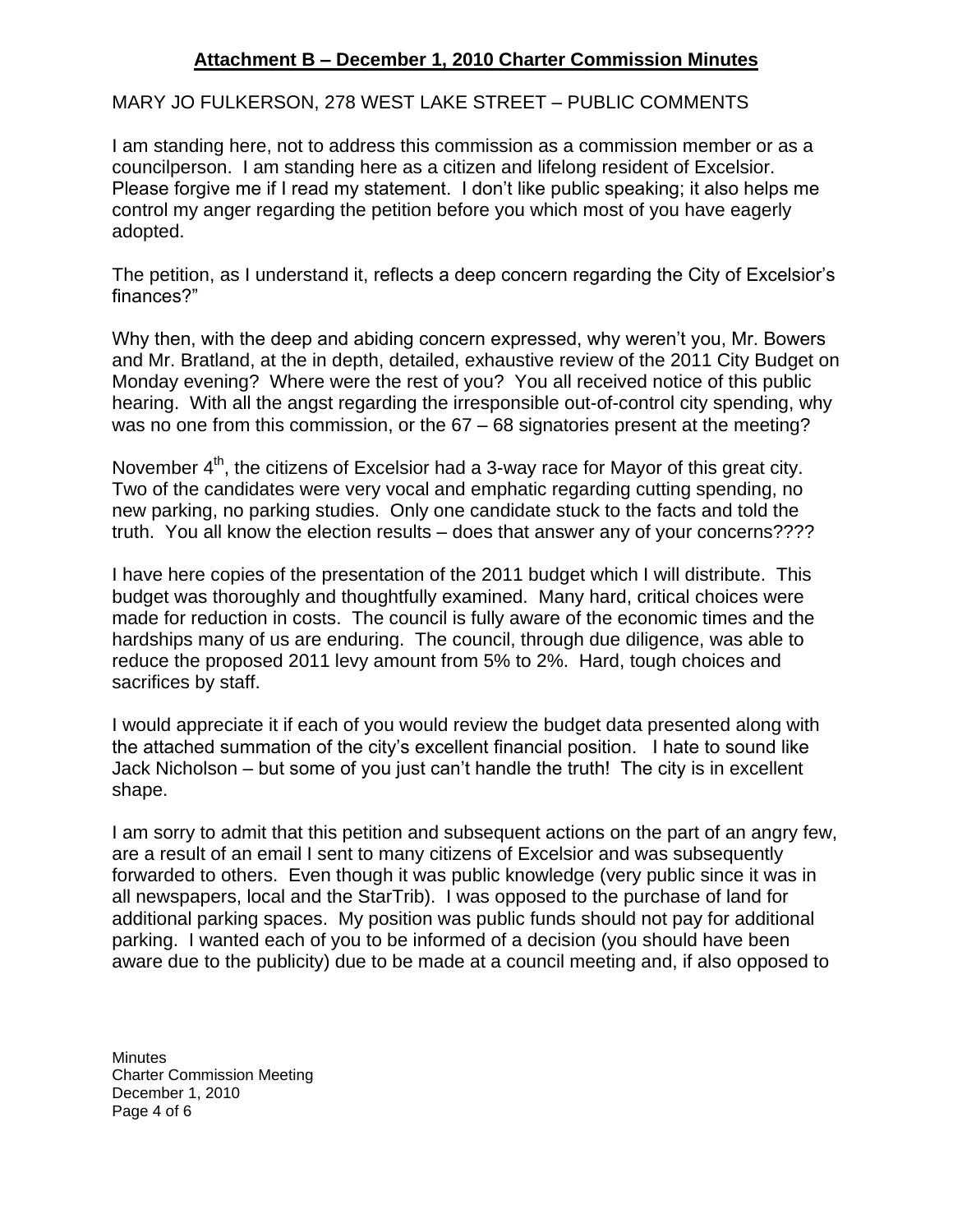# **Attachment B – (Con't) 12/01/10 Charter Commission Minutes**

this purchase, express your concerns to the council. You did – **You Were Listened To** – and . . . the purchase, . . . . as proposed, did not proceed. Sounds like a democracy to me! Right? If this does not exist now, why are we doing this petition if this is a moot point?

Why then is this commission taking the steps for *implementation of other cities' Charters* without exploring the impacts and ramifications on the City of Excelsior?"

Why then, is there resistance to inviting the City's professionals, the City Manager and City Finance Officer responsible for implementing the City's budget to these public meetings?

Any questions? Thank you.

**Minutes** Charter Commission Meeting December 1, 2010 Page 5 of 6